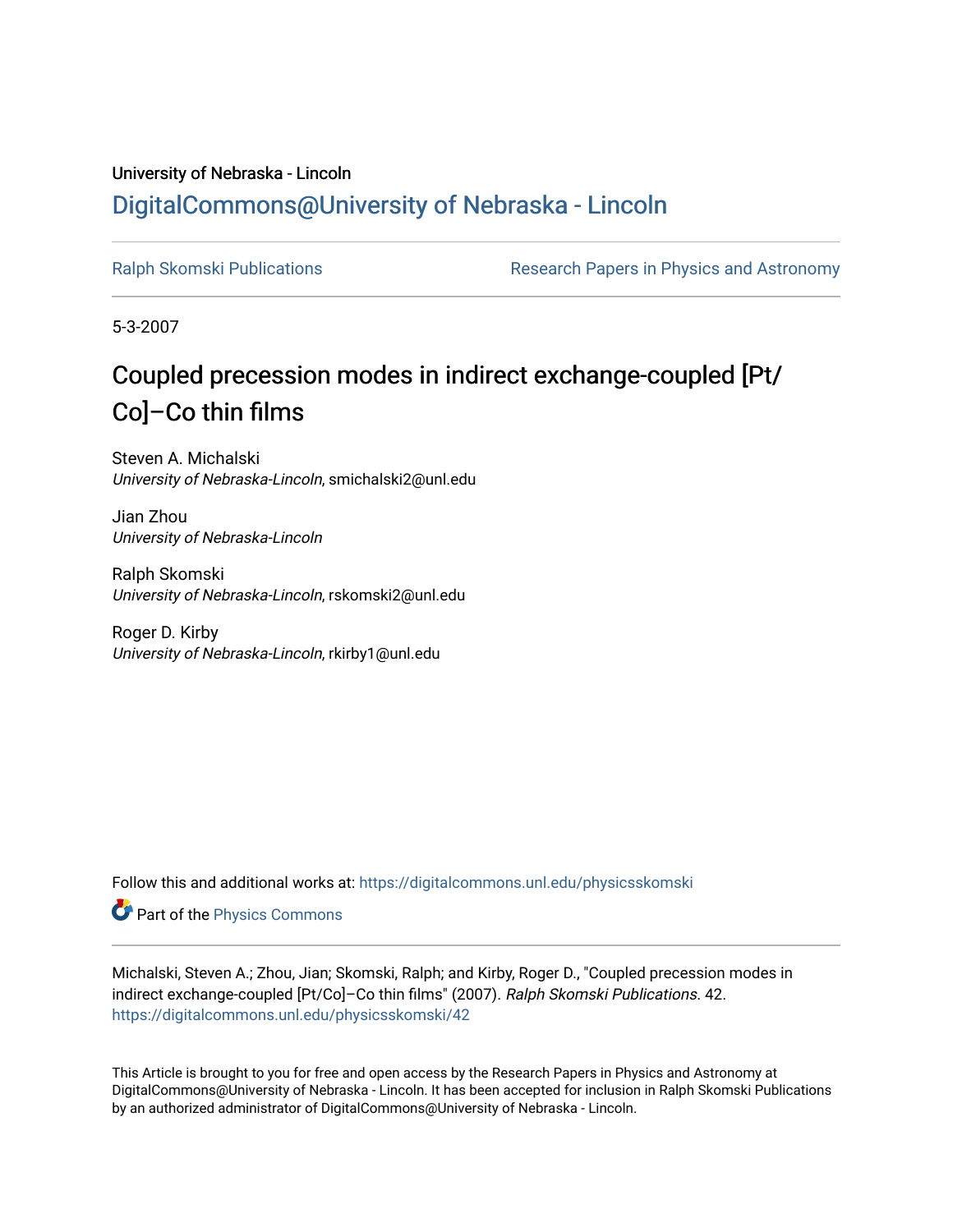# **[Coupled precession modes in indirect exchange-coupled](http://dx.doi.org/10.1063/1.2712320)** †**Pt/Co**‡**[–Co thin films](http://dx.doi.org/10.1063/1.2712320)**

Steven Michalski,<sup>a)</sup> Jian Zhou,<sup>b</sup>) Ralph Skomski, and Roger D. Kirby *Department of Physics and Astronomy, University of Nebraska, Lincoln, Nebraska 68588 and Nebraska Center for Materials and Nanoscience, University of Nebraska, Lincoln, Nebraska 68588*

Presented on 10 January 2007; received 2 November 2006; accepted 20 December 2006; published online 3 May 2007)

Magneto-optical measurements are used to investigate Pt–Co and Co layers exchange-coupled by a Pt layer. The magnetization precession was measured in a pump-probe experiment using a femtosecond laser with direct optical excitation. The competing magnetic anisotropies of the layers yield a noncollinear spin structure with a field-dependent angle between the layers. Two modes, a ferromagnetic or "acoustic" mode and an antiferromagnetic or "optic" mode, are identified from the Fourier-transformed excitation spectra, and the obtained line positions are used to estimate the interlayer exchange constants. © 2007 American Institute of Physics. [DOI: [10.1063/1.2712320](http://dx.doi.org/10.1063/1.2712320)]

## **I. INTRODUCTION**

Exchange-coupled magnetic thin films are scientifically interesting and important in various areas of nanotechnology, such as magnetic recording and field sensors. Traditionally, emphasis has been on thin films with in-plane or perpendicular magnetization, $1,2$  $1,2$  but this paper deals with configurations such as easy-cone and noncollinear magnetism. These spin structures, well known in bulk magnets, $3$  reflect competing interactions, such as competing magnetic anisotropies. We investigate spin reorientations realized by exchange-coupling a layer with perpendicular anisotropy to a layer having the easy axis in the film plane. By varying the thickness of an intervening Pt spacer layer (which determines the interlayer exchange  $J$ ) and the perpendicular magnetic anisotropy, we control the magnetic properties, a feature of great practical importance.

Another key aspect of the paper is the used experimental method, namely, a pump-probe technique using femtosecond laser pulses. $4-6$  $4-6$  We will use the method to analyze uniform resonance modes in our films and to estimate *J*. There are two resonance modes in our system that are nearly out of phase with each other. A large part of the paper is actually concerned with evaluation of the pump-probe data by Fourier transformation and micromagnetic modeling. Since the two modes are nearly out of phase, the Fourier transform usually contains only one well defined broad peak and a narrow shoulder, making it difficult to accurately determine the frequencies of the modes

#### **II. EXPERIMENT**

#### **A. Sample preparation and characterization**

All our samples were produced by magnetron sputtering, sputtered with a base pressure of approximately 3  $\times 10^{-7}$  Torr onto water cooled Si (100) substrates with a

1.5 nm Pt seed layer and a 2 nm Pt protective overcoat. Our samples are Pt–Co multilayers with the structure [Pt 0.5 nm/Co 0.4 nm] $\times$ 4, which have perpendicular magnetic anisotropy (PMA) exchange coupled to 5 nm Co layers with in-plane magnetic anisotropy. The exchange is indirect, realized, and tuned by an intervening Pt layer of varying thickness  $(0.3-30 \text{ nm})$ . Figure [1](#page-1-2) shows the basic geometry and indicates the magnetization directions in each layer without interlayer coupling (a) and with ferromagnetic interlayer coupling (b). Samples with Pt spacer layers larger than 1.2 nm show clear evidence of two mode behavior; thinner layers do not yield a clear signal due to direct coupling. The static magnetic properties were measured by alternating gradient force magnetometer (AGFM), magneto-optical Kerreffect (MOKE), and superconducting quantum interference device (SQUID) when needed.

#### **B. Pump-probe technique**

To measure the magnetization precession, we use a femtosecond laser in a pump-probe experiment with direct optical excitation, very similar to the method introduced by Ju *et*  $al<sup>4</sup>$  $al<sup>4</sup>$  $al<sup>4</sup>$  to investigate a Ni<sub>81</sub>Fe<sub>19</sub>/NiO exchange-biased system. In the measurements, a 150 fs pulse with energy of 40 nJ excites the sample (pump), and then another weaker pulse is

<span id="page-1-2"></span>

FIG. 1. A schematic of the sample structure and the orientation of the magnetizations in the Co and Pt–Co layers (a) with no coupling between the layers and (b) with ferromagnetic coupling between the layers.

<span id="page-1-0"></span>a)Electronic mail: michalsk@unlserve.unl.edu

<span id="page-1-1"></span>b)Present address: Department of Physics, University of California, Berkeley, CA 94720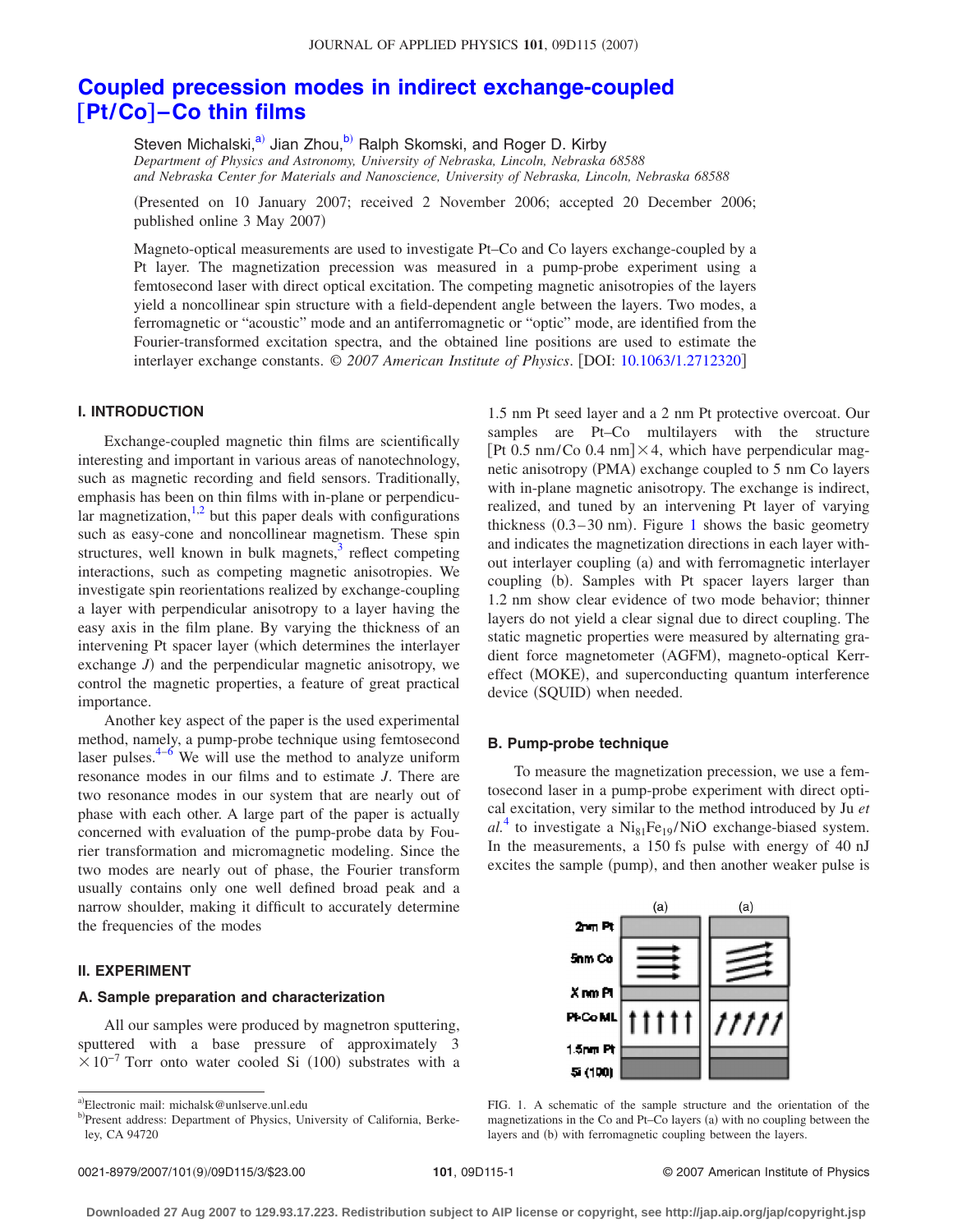used to probe the magneto-optical Kerr effect of the sample. This method maps out the direction of magnetization as a function of time, following the initial perturbation from equilibrium. The time delay between the pump and probe pulses is varied by an optical delay line. The probe and pump are focused down to 20 and 35  $\mu$ m spots, respectively. We use a standard double modulation method with an optical chopper and a Faraday modulator to detect pump-induced *changes* of the Kerr rotation ( $\Delta$ Kerr) as a function of the time delay.

The advantages of this technique are the ability to directly measure the dependence of precession frequency on the applied field and to determine the magnetic properties locally only limited by the spot size. It is, however, a thermal excitation which requires the use of thermally conducting substrates. Furthermore, the thermal excitation can simultaneously induce changes in the magnetization, anisotropy, and exchange coupling of the system, placing the system into a highly nonequilibrium state, making it difficult to analyze. An additional challenge, specific to our system, is the simultaneous consideration of two interacting subsystems. If the layers were noninteracting, then the signal would be a superposition of single-layer signals, but the ferro- or antiferromagnetic net interaction between the layers mixes the modes. There are two types of coupled modes, namely ferromagnetic (FM) or "acoustic" modes and antiferromagnetic (AFM) or "optic" modes. The AFM modes are characterized by phase shift of 180° between the magnetizations of neighboring lay-ers, very similar to traditional antiferromagnetic resonance.<sup>7[,8](#page-3-6)</sup> However, the present modes refer to different parts of a nanostructure (layers) rather than to atomic sublattices, so that the frequencies are closer to FM resonance than to atomic-scale AFM resonance. $9-12$  $9-12$ 

## **C. Fourier analysis**

To obtain the frequency spectra, the pump-probe data are Fourier transformed. Both Co and Pt are metals with a significant spin-orbit interaction, so that the resonance-line analysis includes width and shape of the lines. We use a discrete Fourier transform of our data and perform a least squares fit of the data to a finite Fourier transform of the function,

$$
A_1 e^{-\beta_1 t} \cos(\omega_1 t) + A_2 e^{-\beta_2 t} \cos(\omega_2 t + \varphi), \tag{1}
$$

<span id="page-2-1"></span>to obtain the frequencies and linewidths. Here,  $A_{1,2}$  is the amplitude of each mode,  $\beta_{1,2}$  is the effective damping of each mode,  $\omega_{1,2}$  is the frequency of each mode, and  $\varphi$  is a relative phase between the two modes. To obtain reasonable fits, we must assume that the modes are nearly out of phase with each other. In the following sections we take a phase angle of 180°.

#### **III. RESULTS AND DISCUSSION**

Both the strength and the angle of an external applied magnetic field were varied, and for many samples, two modes with two distinct precession frequencies were observed. The frequencies of both modes are influenced by the strength and the angle of the applied magnetic field and by the interlayer exchange. Simplifying somewhat, the reso-

<span id="page-2-0"></span>

FIG. 2. Typical pump-probe signals as a function of time for the sample with  $x=2.1$  nm Pt spacer layer for various angles with respect to the sample normal of a 4.5 kOe applied field. (b) The Fourier transforms of the data in (a) (points) and corresponding least squares fits of the transform (lines).

nance frequency is given by the effective field acting on the spins, and this field depends on field angle and exchange. Figure  $2(a)$  $2(a)$  shows the  $\Delta$ Kerr signal as a function of delay time for the  $x=2.1$  nm sample at various angles of a 4.5 kOe applied field. The angles of the applied field are measured with respect to the sample normal. The clearly visible beats in the precession indicates the presence of two modes. Figure  $2(b)$  $2(b)$  shows the discrete Fourier transform of the data (points) and the least squares fit of the finite Fourier transform of Eq. ([1](#page-2-1)) to the data (lines) which gives the mode frequencies and the linewidths. At angles close to 45° it is difficult to resolve the modes, but at larger angles the mode frequencies separate, clearly showing two distinct frequencies. The frequency-dependent curves were obtained by using the Fourier analysis outlined in Sec. II B. Note that the line shapes in Fig.  $2(b)$  $2(b)$  are well reproduced by our Fourier-transformation method, where approximating the lines by a superposition of Gaussian or Lorentzian functions yields much poorer line fittings.

To analyze the data of Fig. [2,](#page-2-0) we use a model where acoustic and optic modes (Sec. II B) are coupled together by a net interaction, very similar to the approach used by Lindner and Baberschke.<sup>11</sup> In a linear approximation,<sup>12</sup> the problem amounts to the diagonalization of a  $2 \times 2$  matrix whose diagonal and nondiagonal matrix elements are proportional to the eigenfrequencies of the individual layers and the interlayer coupling *J*, respectively. In this paper, we obtain the two precession modes directly from solving the Landau-Lifshitz-Gilbert (LLG) equations for two layers of uniform magnetization,  $M_1$  and  $M_2$ . Here, the first layer has PMA described by second and fourth order anisotropy constants and the second layer has only shape anisotropy. Throughout